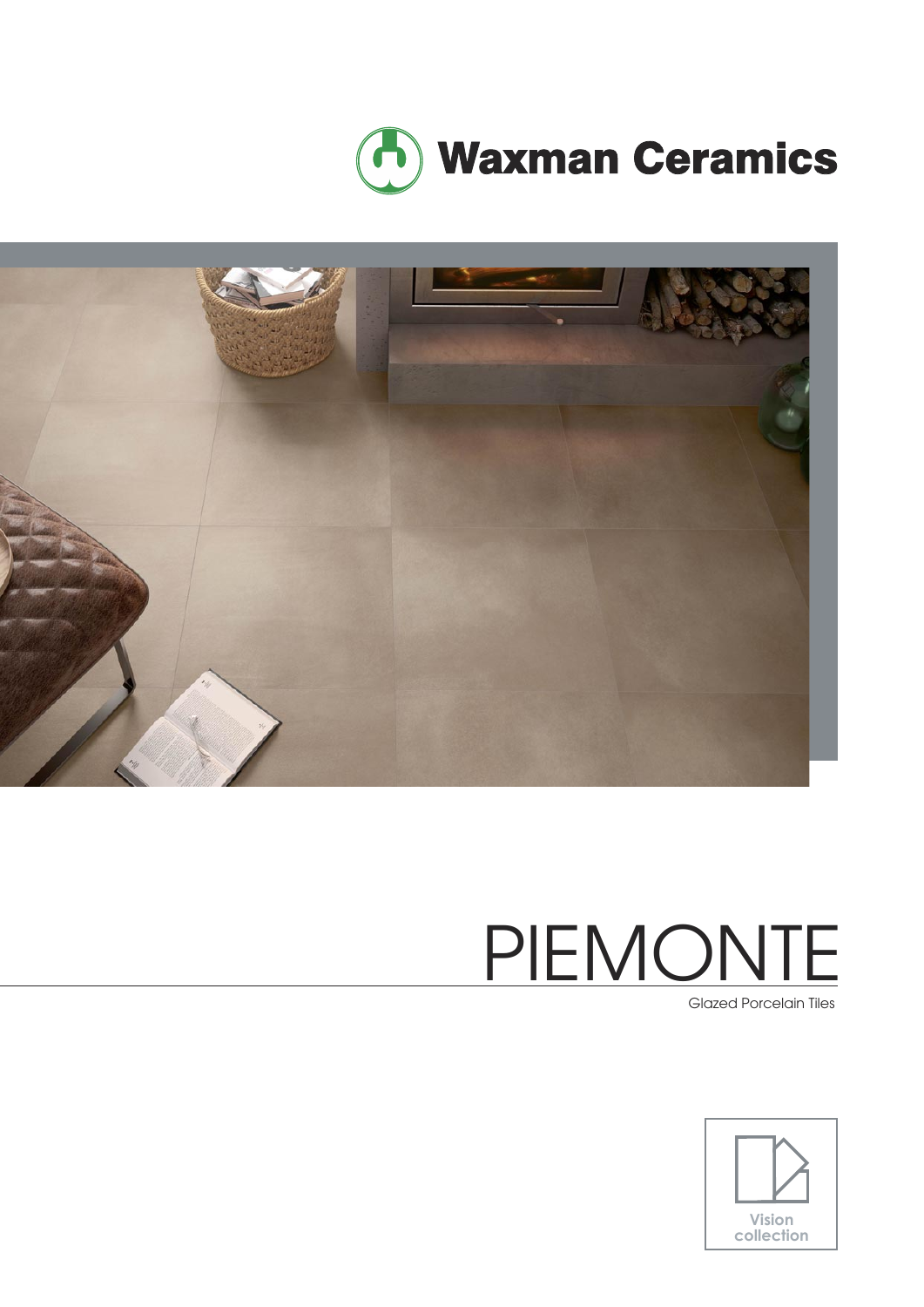# COlours



**1**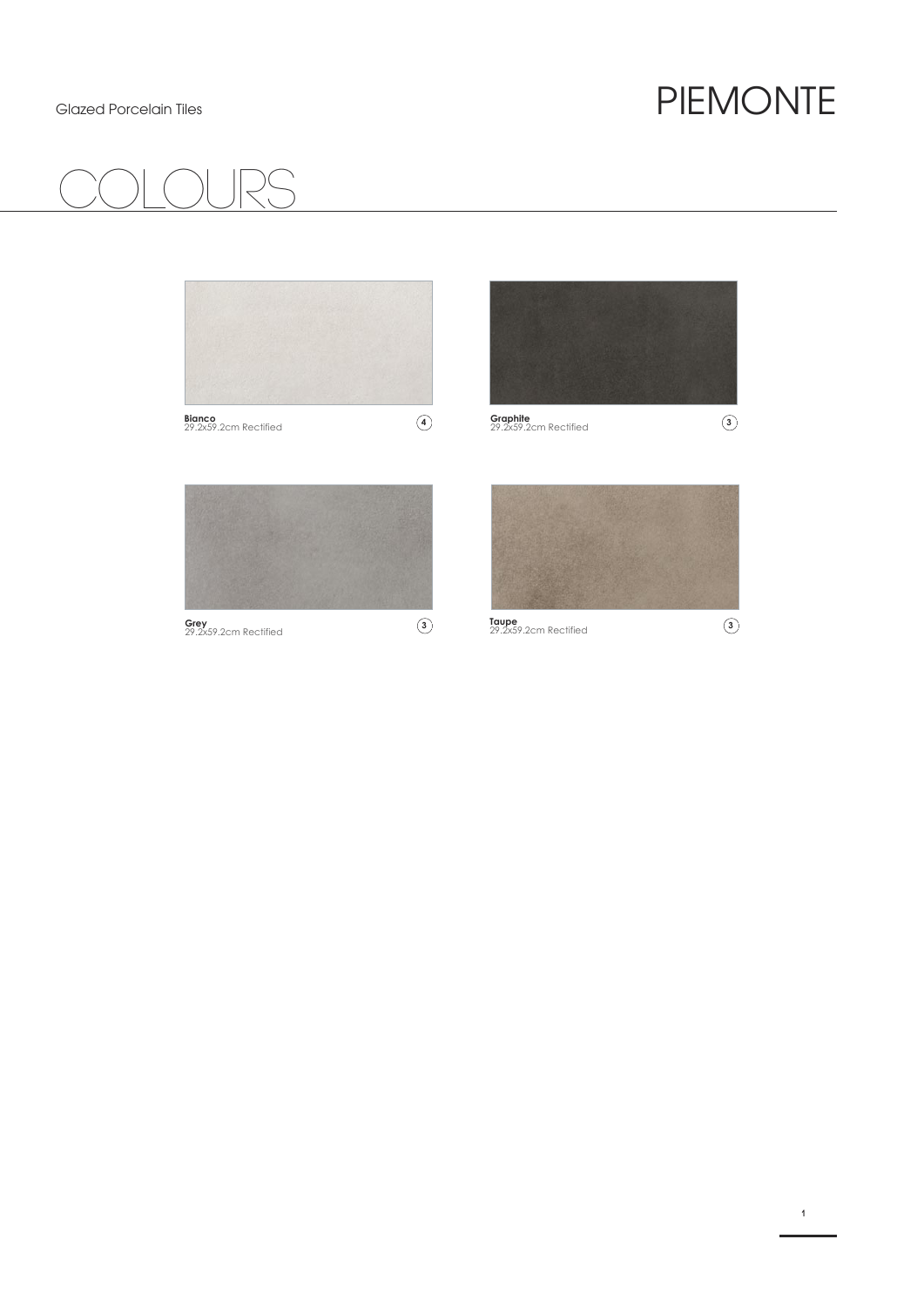# COlours



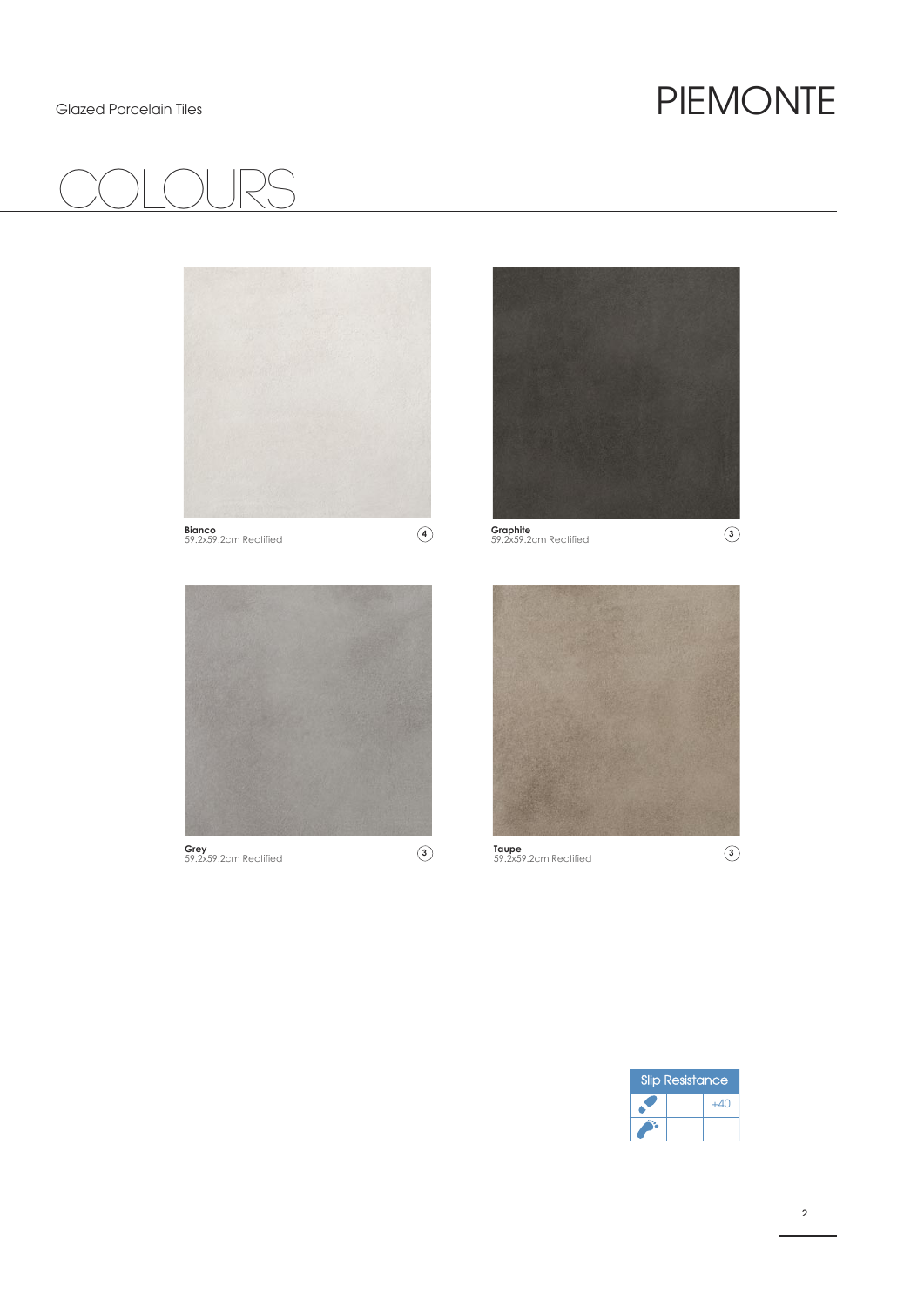

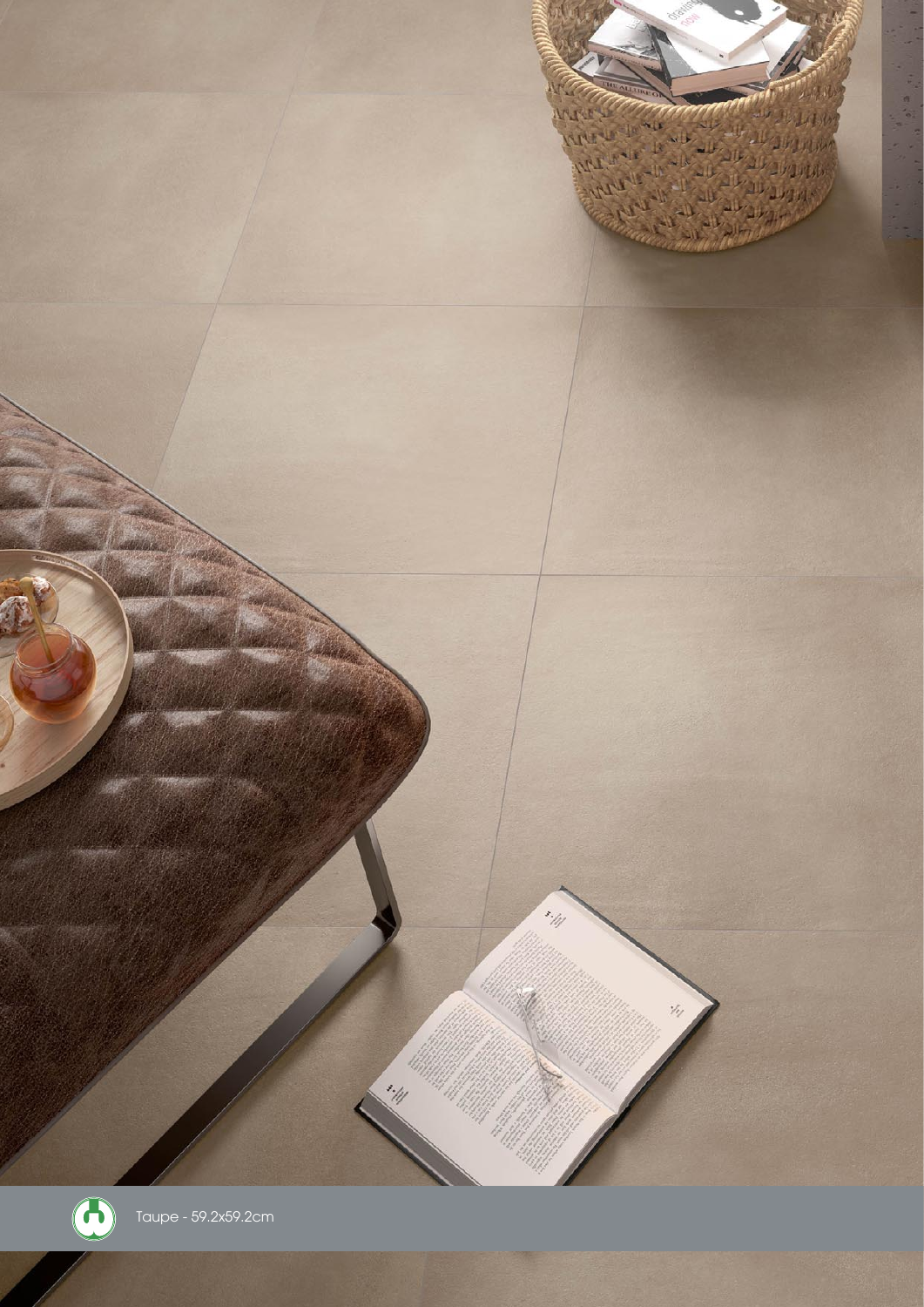## SPECIFICATION & PACKING

#### **Glazed Porcelain**

| Suitability           | <b>Thickness</b> | Walls    |          | <b>Floors</b> |          | Frostproof | Colour         |
|-----------------------|------------------|----------|----------|---------------|----------|------------|----------------|
|                       |                  | Internal | External | Internal      | External |            | Variation      |
| 29.2x59.2cm Rectified | 9 <sub>mm</sub>  |          | ₫        | ы             |          | Yes        | V <sub>2</sub> |
| 59.2x59.2cm Rectified | 10 <sub>mm</sub> |          |          |               |          | Yes        | V <sub>2</sub> |

| Packing               | Pcs / ctn | $M^2 /$ Ctn | Kg / Cfn | Ctns / Pallet | $M^2$ / Pallet |
|-----------------------|-----------|-------------|----------|---------------|----------------|
| 29.2x59.2cm Rectified | 6         | 1.03        | 23.14    | 40            | 41.20          |
| 59.2x59.2cm Rectified | 3         | 1.05        | 23.77    | 40            | 42.00          |